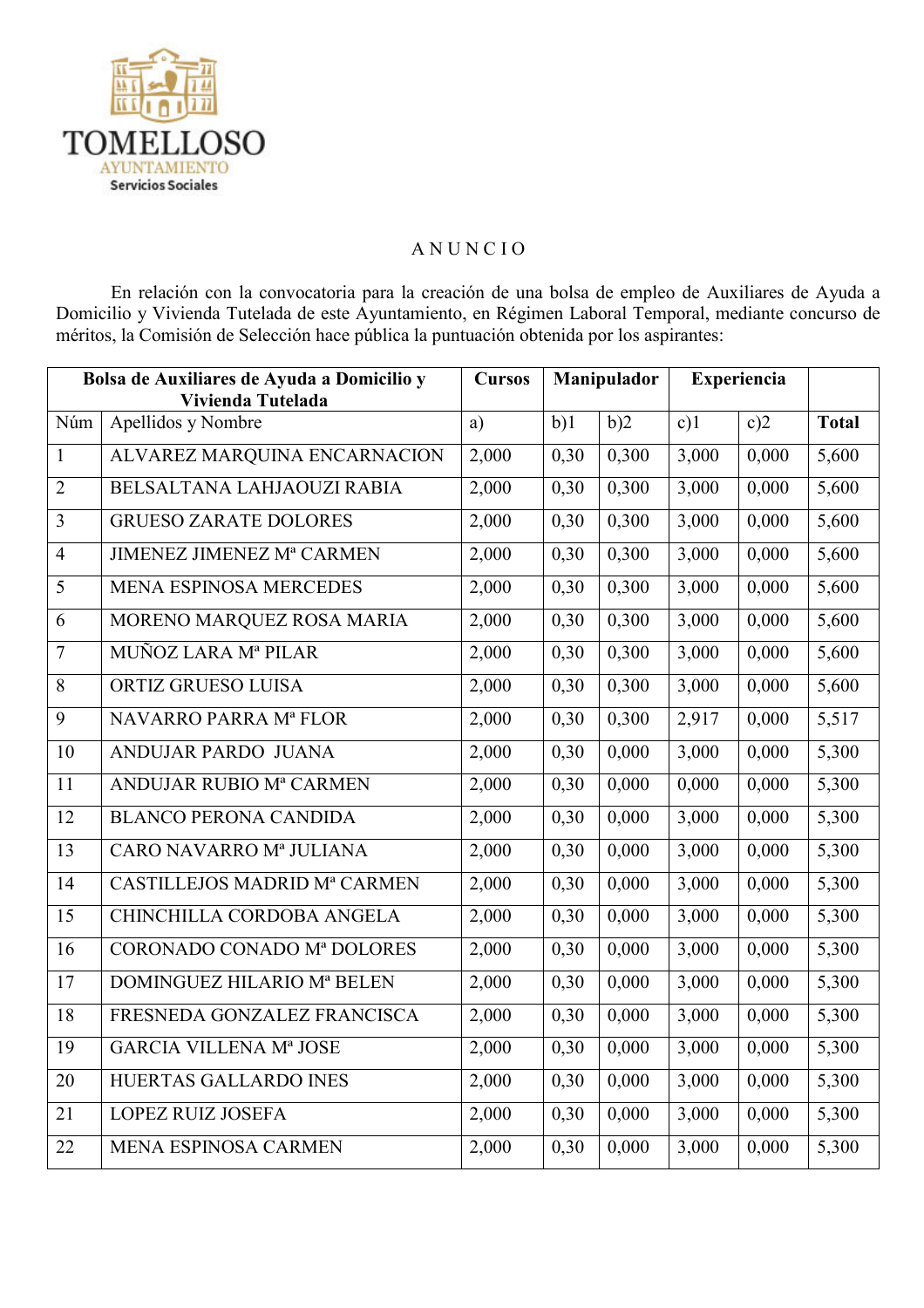| 23 | MONTERO GRUESO Mª JOSE                     | 2,000 | 0,30 | 0,000 | 3,000 | 0,000 | 5,300 |
|----|--------------------------------------------|-------|------|-------|-------|-------|-------|
| 24 | MOYA MARTINEZ Mª DEL PRADO                 | 2,000 | 0,30 | 0,000 | 3,000 | 0,000 | 5,300 |
| 25 | NAVARRO PARRA BELINDA                      | 2,000 | 0,30 | 0,000 | 3,000 | 0,000 | 5,300 |
| 26 | NUÑEZ MONTEJANO TERESA                     | 2,000 | 0,30 | 0,000 | 3,000 | 0,000 | 5,300 |
| 27 | <b>SERRANO MOYA MARIA</b>                  | 2,000 | 0,30 | 0,000 | 3,000 | 0,000 | 5,300 |
| 28 | FERNANDEZ MENA Mª DOLORES                  | 2,000 | 0,30 | 0,000 | 2,935 | 0,000 | 5,235 |
| 29 | ALVAREZ LLERA NATIVIDAD                    | 2,000 | 0,00 | 0,000 | 3,000 | 0,000 | 5,000 |
| 30 | <b>JIMENEZ GONZALEZ ROCIO</b>              | 2,000 | 0,00 | 0,000 | 3,000 | 0,000 | 5,000 |
| 31 | QUEZADA TEJEDOR EMERITA<br><b>PATRICIA</b> | 2,000 | 0,00 | 0,000 | 1,029 | 1,971 | 5,000 |
| 32 | RAMIREZ BENITO ESTHER                      | 2,000 | 0,00 | 0,000 | 3,000 | 0,000 | 5,000 |
| 33 | MONTAÑES LOMAS MARCE                       | 2,000 | 0,30 | 0,000 | 2,578 | 0,000 | 4,878 |
| 34 | <b>LOPEZ MORENO ANGELES</b>                | 2,000 | 0,30 | 0,30  | 2,191 | 0,000 | 4,791 |
| 35 | NAVARRO JIMENEZ JAVIER                     | 2,000 | 0,30 | 0,000 | 2,370 | 0,000 | 4,670 |
| 36 | FERNANDEZ CONDES Mª PILAR                  | 2,000 | 0,30 | 0,000 | 2,235 | 0,000 | 4,535 |
| 37 | <b>GOMEZ GOMEZ BEATRIZ</b>                 | 2,000 | 0,30 | 0,000 | 1,997 | 0,000 | 4,297 |
| 38 | MANZANO GARCIA MASCARAQUE<br><b>JUANA</b>  | 1,400 | 0,00 | 0,000 | 2,358 | 0,453 | 4,211 |
| 39 | SPIUC MANUELA LARISA                       | 1,200 | 0,30 | 0,000 | 2,610 | 0,000 | 4,110 |
| 40 | RUBIO LOPEZ LIZ NORY                       | 2,000 | 0,00 | 0,000 | 2,054 | 0,000 | 4,054 |
| 41 | LARA MANZANO Mª ISABEL                     | 2,000 | 0,30 | 0,000 | 1,562 | 0,191 | 4,053 |
| 42 | ARROYO RONCERO DOLORES                     | 2,000 | 0,30 | 0,000 | 1,394 | 0,261 | 3,955 |
| 43 | <b>RUIZ BENITO Mª PILAR</b>                | 0,600 | 0,30 | 0,000 | 3,000 | 0,000 | 3,900 |
| 44 | VILLENA HERAS MARGARITA                    | 2,000 | 0,30 | 0,000 | 0,000 | 1,590 | 3,890 |
| 45 | RAMIREZ MOLINERO Mª CARMEN                 | 2,000 | 0,00 | 0,300 | 1,579 | 0,000 | 3,879 |
| 46 | SANZ CAÑAS Mª MERCEDES                     | 2,000 | 0,30 | 0,000 | 1,562 | 0,000 | 3,862 |
| 47 | MARTINEZ MADRIGAL SONIA                    | 2,000 | 0,00 | 0,000 | 1,702 | 0,000 | 3,702 |
| 48 | MORENO CAMARA Mª JULIA                     | 0,400 | 0,30 | 0,000 | 3,000 | 0,000 | 3,700 |
| 49 | ALMARCHA GONZALEZ ANA BELEN                | 1,200 | 0,30 | 0,000 | 2,103 | 0,000 | 3,603 |
| 50 | MARTINEZ OLMEDO ANTONIA                    | 1,000 | 0,30 | 0,000 | 2,301 | 0,000 | 3,601 |
| 51 | RODRIGO RAMIRO Mª TERESA                   | 2,000 | 0,00 | 0,000 | 1,270 | 0,000 | 3,570 |
| 52 | MORA GIGANTE Mª BLANCA                     | 2,000 | 0,30 | 0,000 | 1,232 | 0,000 | 3,532 |
| 53 | <b>SERNA LARA Mª JESUS</b>                 | 2,000 | 0,30 | 0,000 | 1,095 | 0,000 | 3,395 |
| 54 | <b>GARCIA BOLOS ANA MARIA</b>              | 2,000 | 0,30 | 0,000 | 1,017 | 0,000 | 3,347 |
| 55 | TRUJILLO RUIZ CANDIDA                      | 1,400 | 0,30 | 0,000 | 1,227 | 0,376 | 3,303 |
| 56 | LUCAS SANCHEZ CAROLINA                     | 0,600 | 0,30 | 0,000 | 1,738 | 0,655 | 3,293 |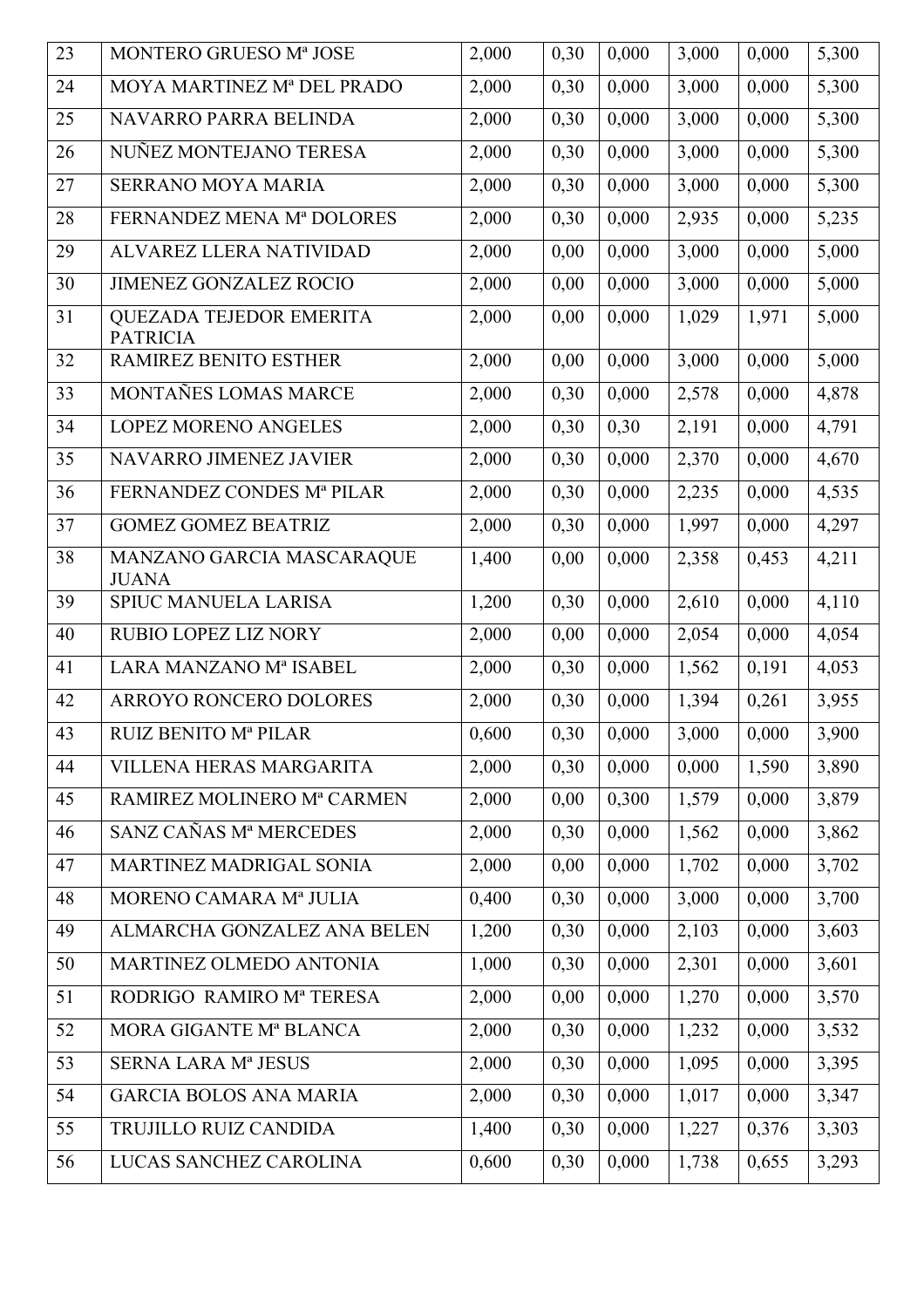| 57 | <b>GARCIA MAYOR IRENE</b>           | 2,000 | 0,30 | 0,000 | 0,928 | 0,000 | 3,228 |
|----|-------------------------------------|-------|------|-------|-------|-------|-------|
| 58 | PLAZA PLAZA FELISA                  | 1,400 | 0,30 | 0,000 | 1,588 | 0,000 | 3,198 |
| 59 | SANCEDO SANTOS OLMO Mª JESUS        | 2,000 | 0,00 | 0,000 | 1,157 | 0,000 | 3,157 |
| 60 | MESTRE PEREZ Mª CARMEN              | 1,200 | 0,30 | 0,000 | 1,619 | 0,000 | 3,119 |
| 61 | <b>MARCOS SANCHEZ ELENA</b>         | 2,000 | 0,30 | 0,000 | 0,466 | 0,330 | 3,096 |
| 62 | MONTEJANO JIMENEZ JULIA             | 2,000 | 0,00 | 0,000 | 1,082 | 0,000 | 3,082 |
| 63 | SANCHEZ PALOMAR MªSATURNINA         | 2,000 | 0,00 | 0,000 | 1,060 | 0,000 | 3,060 |
| 64 | RAYA COELLO AURELIA                 | 2,000 | 0,00 | 0,000 | 1,047 | 0,000 | 3,047 |
| 65 | STAKHIU ANDRIANA                    | 0,000 | 0,00 | 0,000 | 0,000 | 3,000 | 3,000 |
| 66 | SERRANO LOPEZ Mª JESUS              | 2,000 | 0,00 | 0,000 | 0,893 | 0,000 | 2,893 |
| 67 | <b>CORMOS MARIA</b>                 | 1,400 | 0,30 | 0,300 | 0,888 | 0,000 | 2,888 |
| 68 | <b>ESPINOSA LOPEZ NURIA</b>         | 1,200 | 0,00 | 0,000 | 1,205 | 0,457 | 2,862 |
| 69 | ALBERCA LOPEZ Mª CARMEN             | 2,000 | 0,00 | 0,300 | 0,519 | 0,000 | 2,819 |
| 70 | CAMARGO GARCIA MARI CARMEN          | 2,000 | 0,30 | 0,000 | 0,510 | 0,000 | 2,810 |
| 71 | RUBIO TORRES ISABEL                 | 2,000 | 0,00 | 0,000 | 0,712 | 0,000 | 2,712 |
| 72 | PARDO VARGA Mª CARMEN               | 1,400 | 0,00 | 0,000 | 1,232 | 0,000 | 2,632 |
| 73 | <b>BURILLO TOMAS Mª JULIANA</b>     | 1,200 | 0,30 | 0,000 | 1,025 | 0,000 | 2,525 |
| 74 | MANZANEQUE OLMEDO CRIPTANA          | 1,200 | 0,30 | 0,000 | 0,000 | 0,998 | 2,498 |
| 75 | <b>SANCHEZ DIAZ MERINO MERCEDES</b> | 2,000 | 0,00 | 0,300 | 0,167 | 0,000 | 2,467 |
| 76 | <b>VALERO MARTÍNEZ ANA ISABEL</b>   | 0,200 | 0,30 | 0,000 | 1,566 | 0,363 | 2,429 |
| 77 | HERNAN MENCHEN PILAR                | 2,000 | 0,30 | 0,000 | 0,074 | 0,000 | 2,374 |
| 78 | NIETO MARTINEZ ISABEL               | 2,000 | 0,30 | 0,000 | 0,000 | 0,070 | 2,370 |
| 79 | ALHAMBRA PRIETO MARIA TERESA        | 2,000 | 0,30 | 0,000 | 0,000 | 0,000 | 2,300 |
| 80 | MUÑOZ TEJERO JOSE MANUEL            | 2,000 | 0,30 | 0,000 | 0,000 | 0,000 | 2,300 |
| 81 | ORTIZ MARQUINA Mª CARMEN            | 2,000 | 0,30 | 0,000 | 0,000 | 0,000 | 2,300 |
| 82 | ORTIZ RUBIO ALICIA                  | 2,000 | 0,30 | 0,000 | 0,000 | 0,000 | 2,300 |
| 83 | <b>CASTILLO LOPEZ ROSA MARIA</b>    | 1,800 | 0,30 | 0,000 | 0.039 | 0,000 | 2,139 |
| 84 | <b>LARA HERREROS VICENTA</b>        | 0,000 | 0,30 | 0,000 | 1,771 | 0,000 | 2,071 |
| 85 | FARIÑA GUTIERREZ LIZ MARLENE        | 0,000 | 0,30 | 0,000 | 0,994 | 0,761 | 2,055 |
| 86 | <b>CANAL BAGASE ESTHER</b>          | 2,000 | 0,00 | 0,000 | 0,000 | 0,000 | 2,000 |
| 87 | HERMINE MOUSE RALUCA                | 2,000 | 0,00 | 0,000 | 0,000 | 0,000 | 2,000 |
| 88 | MORENO SANCHEZ ESTHER               | 2,000 | 0,00 | 0,000 | 0,000 | 0,000 | 2,000 |
| 89 | JIMENEZ DIAZ PINTADO Mª PILAR       | 1,200 | 0,00 | 0,000 | 0,000 | 0,690 | 1,890 |
| 90 | SECO SERRANO LUZ MARIA              | 0,200 | 0,00 | 0,000 | 0,726 | 0,783 | 1,709 |
| 91 | PARADA MORCILLO BEATRIZ             | 1,400 | 0,30 | 0,000 | 0,000 | 0,000 | 1,700 |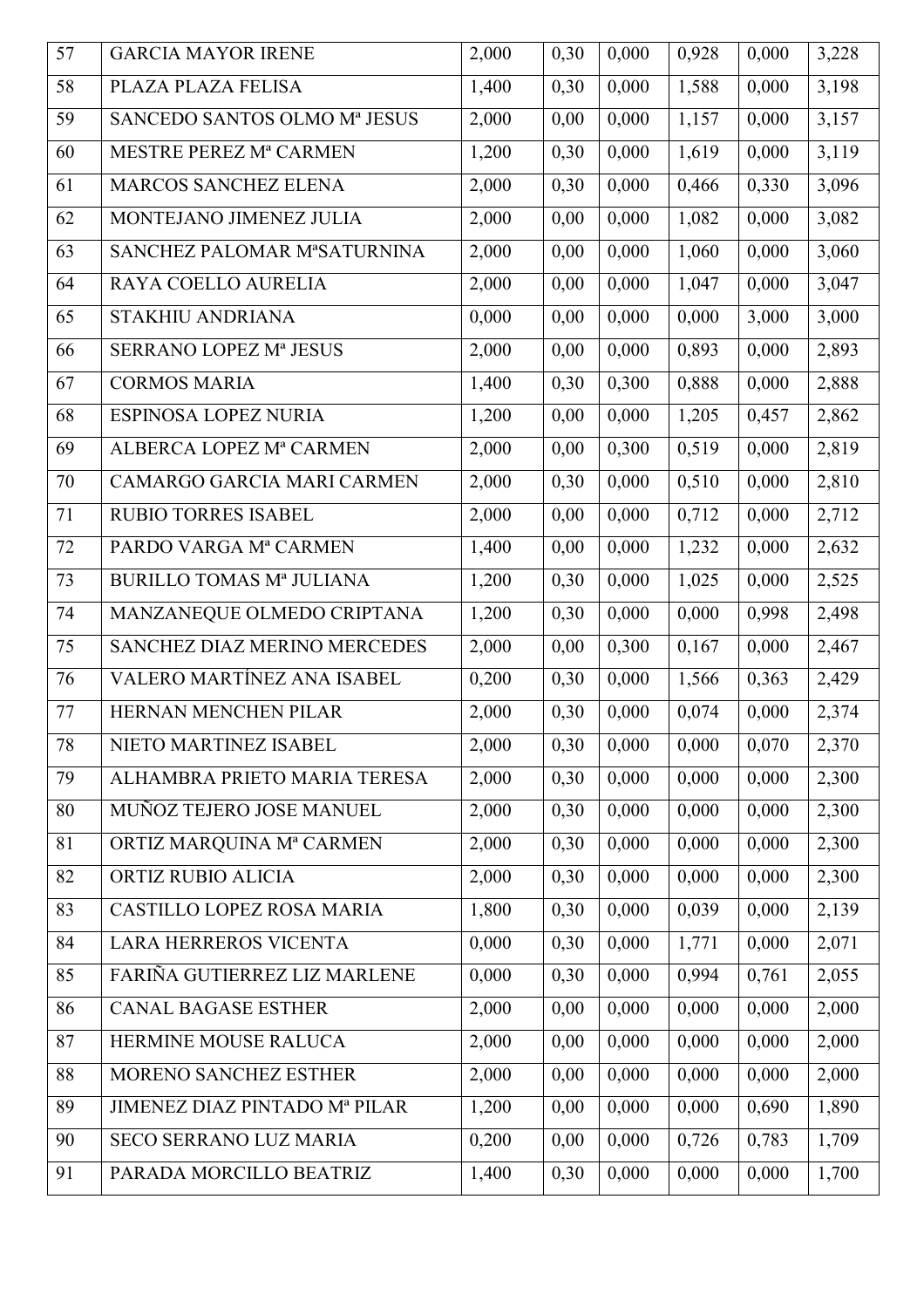| 92  | RAMÍREZ FRESNEDA Mª ANGELES                        | 0,600 | 0,00 | 0,300 | 0,000 | 0,680 | 1,580 |
|-----|----------------------------------------------------|-------|------|-------|-------|-------|-------|
| 93  | ORELLANA MUILLOR ISABEL                            | 1,200 | 0,30 | 0,000 | 0,000 | 0,000 | 1,500 |
| 94  | PARRA COBO Mª TERESA                               | 1,200 | 0,30 | 0,000 | 0,000 | 0,000 | 1,500 |
| 95  | PAULET BUITRAGO MIRIAM                             | 1,200 | 0,30 | 0,000 | 0,000 | 0,000 | 1,500 |
| 96  | VILLEGAS PULPON Mª VANESSA                         | 1,200 | 0,30 | 0,000 | 0,000 | 0,000 | 1,500 |
| 97  | MUÑOZ REQUENA CRISTINA                             | 1,400 | 0,00 | 0,000 | 0,000 | 0,000 | 1,400 |
| 98  | APARICIO BENITO LORENA                             | 0,800 | 0,00 | 0,000 | 0,550 | 0,000 | 1,350 |
| 99  | MENA BELLOSO CARMEN MARIA                          | 0,000 | 0,00 | 0,000 | 1,349 | 0,000 | 1,349 |
| 100 | <b>CARRETON JIMENEZ Mª CARMEN</b>                  | 1,000 | 0,30 | 0,000 | 0,000 | 0,000 | 1,300 |
| 101 | ROSALES CASERO ROCIO                               | 0,400 | 0,30 | 0,00  | 0,545 | 0,000 | 1,245 |
| 102 | LOPEZ RUIZ ALICIA                                  | 0,000 | 0,30 | 0,000 | 0,910 | 0,000 | 1,210 |
| 103 | RAMIREZ SERRANO JOSEFA                             | 0,519 | 0,00 | 0,300 | 0,312 | 0,000 | 1,131 |
| 104 | ORTIZ BENITO MARIA                                 | 0,600 | 0,00 | 0,000 | 0,528 | 0,000 | 1,128 |
| 105 | JIMENEZ SECO CRISTINA CARMEN                       | 0,800 | 0,30 | 0,000 | 0,000 | 0,000 | 1,100 |
| 106 | PARADA MORENO NOEMI                                | 0,200 | 0,30 | 0,000 | 0,000 | 0,580 | 1,080 |
| 107 | <b>JIMENEZ ROJANO LAURA</b>                        | 0,200 | 0,00 | 0,300 | 0,347 | 0,213 | 1,060 |
| 108 | ROCA RIVERA VIVIAN JESSICA                         | 0,000 | 0,00 | 0,000 | 1,025 | 0,000 | 1,025 |
| 109 | <b>CASERO ANDUJAR ANA</b>                          | 0,200 | 0,30 | 0,000 | 0,510 | 0,000 | 1,010 |
| 110 | <b>LAYOS NIETO LOURDES</b>                         | 0,600 | 0,30 | 0,000 | 0,000 | 0,000 | 0,900 |
| 111 | SEVILLA ESPINOSA Mª CONSUELO                       | 0,000 | 0,30 | 0,000 | 0,510 | 0,000 | 0,810 |
| 112 | NOVILLO MOYA JOSE DAVID                            | 0,800 | 0,00 | 0,000 | 0,000 | 0,000 | 0,800 |
| 113 | <b>TARAU ZANFIRA</b>                               | 0,800 | 0,00 | 0,000 | 0,000 | 0,000 | 0,800 |
| 114 | <b>NOVILLO QUEVEDO ALICIA</b>                      | 0,400 | 0,30 | 0,000 | 0,039 | 0,000 | 0,739 |
| 115 | DELGADO MARTINEZ ANTONIA                           | 0,400 | 0,30 | 0,000 | 0,000 | 0,000 | 0,700 |
| 116 | ORTEGA GARCIA VANESSA                              | 0,000 | 0,30 | 0,300 | 0,000 | 0,000 | 0,600 |
| 117 | PERONA ROMERA SHEILA MARIA                         | 0,000 | 0,30 | 0,000 | 0,000 | 0,288 | 0,588 |
| 118 | <b>GALLEGO CHACON ANA MARIA</b>                    | 0,000 | 0,00 | 0,000 | 0,519 | 0,000 | 0,519 |
| 119 | <b>GARCIA NOVILLO RAQUEL</b>                       | 0,000 | 0,00 | 0,000 | 0,510 | 0,000 | 0,510 |
| 120 | CAMPOS RUIZ MARI CARMEN                            | 0,200 | 0,30 | 0,000 | 0,000 | 0,000 | 0,500 |
| 121 | FRESNEDA CASTRO Mª JOSEFA                          | 0,200 | 0,30 | 0,000 | 0,000 | 0,000 | 0,500 |
| 122 | LARA GONZALEZ CRISTINA                             | 0,200 | 0,30 | 0,000 | 0,000 | 0,000 | 0,500 |
| 123 | <b>GONZALEZ PARIENTE MENOR Mª</b><br><b>CRUCES</b> | 0,400 | 0,00 | 0,000 | 3,000 | 0,000 | 0,400 |
| 124 | <b>STAN SIMONA RALUCA</b>                          | 0,000 | 0,00 | 0,000 | 0,000 | 0,354 | 0,354 |
| 125 | ESTEVEZ GOMEZ TAMARA                               | 0,000 | 0,30 | 0,000 | 0,000 | 0,044 | 0,344 |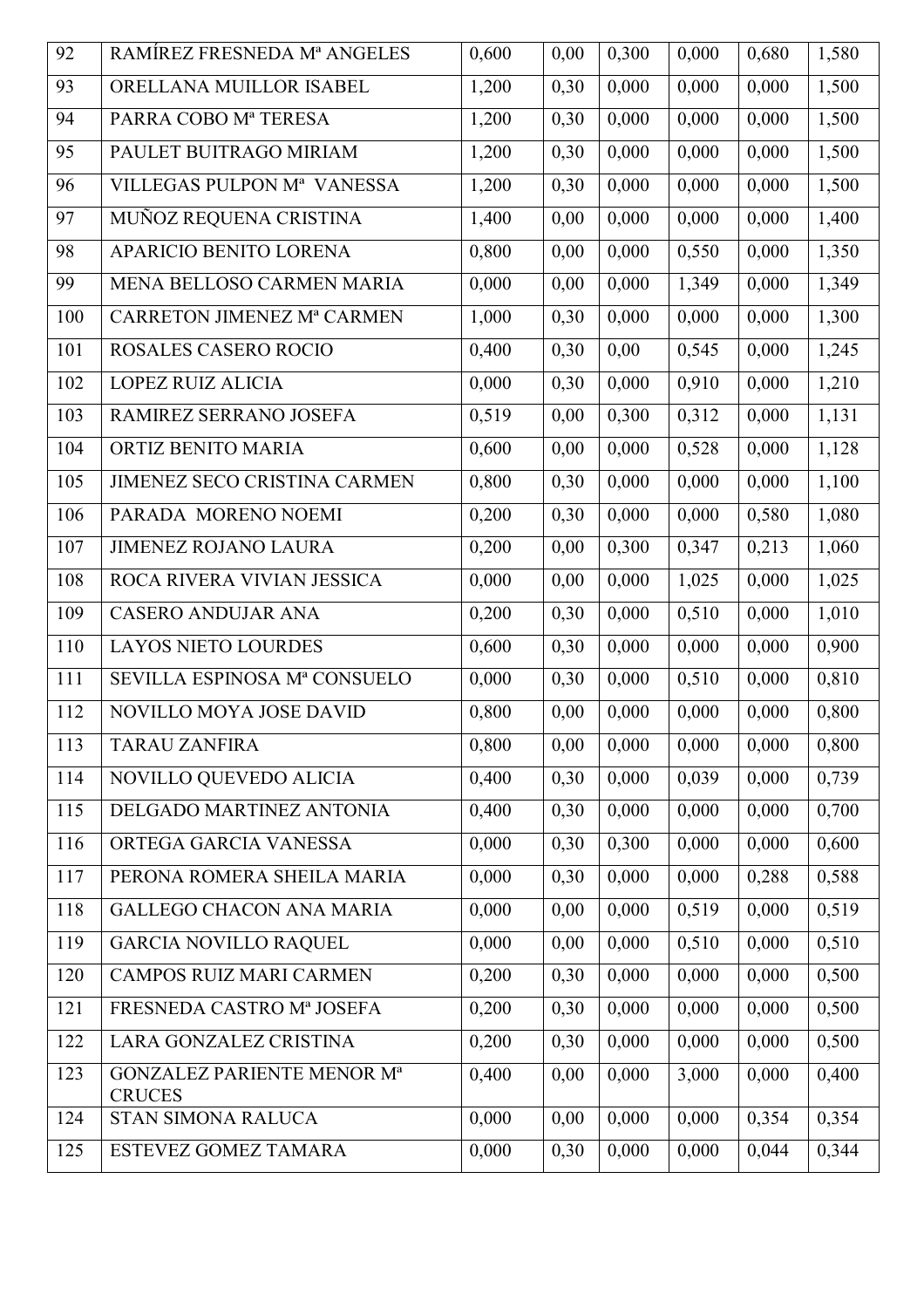| 126            | JENNIFER SANCHEZ MADRIGAL                | 0,200                                              | 0,00                      | 0,000 | 0,132 | 0,000 | 0,332 |  |  |
|----------------|------------------------------------------|----------------------------------------------------|---------------------------|-------|-------|-------|-------|--|--|
| 127            | LARA VILLALTA GLORIA MARIA               | 0,000                                              | 0,30                      | 0,000 | 0,000 | 0,000 | 0,300 |  |  |
| 128            | OLMEDO MONRREAL LAURA                    | 0,000                                              | 0,30                      | 0,000 | 0,000 | 0,000 | 0,300 |  |  |
| 129            | SANCHEZ CARRASCO BEATRIZ                 | 0,000                                              | 0,00                      | 0,300 | 0,000 | 0,000 | 0,300 |  |  |
| 130            | VALERO GARCIA FLORENCIA                  | 0,000                                              | 0,30                      | 0,000 | 0,000 | 0,000 | 0,300 |  |  |
| 131            | SERRANO MORALES NOELIA                   | 0,200                                              | 0,00                      | 0,000 | 0,000 | 0,055 | 0,255 |  |  |
| 132            | OLMEDO MADRIGAL Mª CARMEN                | 0,000                                              | 0,00                      | 0,000 | 0,000 | 0,253 | 0,253 |  |  |
| 133            | <b>ACACIO SUAREZ ANA CAROLINA</b>        | 0,200                                              | 0,00                      | 0,000 | 0,000 | 0,000 | 0,200 |  |  |
| 134            | JIMENEZ MARTINEZ LORENA                  | 0,200                                              | 0,00                      | 0,000 | 0,000 | 0,000 | 0,200 |  |  |
| 135            | MARTINEZ OLMEDO NOELIA                   | 0,200                                              | 0,00                      | 0,000 | 0,000 | 0,000 | 0,200 |  |  |
| 136            | MORALES CORONADO CLARA                   | 0,200                                              | 0,00                      | 0,000 | 0,000 | 0,000 | 0,200 |  |  |
| 137            | PONCE VILLALTA Mª PILAR                  | 0,200                                              | 0,00                      | 0,000 | 0,000 | 0,000 | 0,200 |  |  |
| 138            | RAMIREZ CRESPO ISMAEL                    | 0,200                                              | 0,00                      | 0,000 | 0,000 | 0,000 | 0,200 |  |  |
| 139            | HERNAN HILARIO SANDRA                    | 0,000                                              | 0,00                      | 0,000 | 0,052 | 0,000 | 0,052 |  |  |
| 140            | <b>COLLADO MORALES ELENA</b>             | 0,000                                              | 0,00                      | 0,000 | 0,000 | 0,000 | 0,000 |  |  |
| 141            | <b>DIAZ JIMENEZ ANA BELEN</b>            | 0,000                                              | 0,00                      | 0,000 | 0,000 | 0,000 | 0,000 |  |  |
| 142            | MERMANISHUILI EKATERINE                  | 0,000                                              | 0,00                      | 0,000 | 0,000 | 0,000 | 0,000 |  |  |
| 143            | MOYA QUEVEDO ALEXANDRA                   | 0,000                                              | 0,00                      | 0,000 | 0,000 | 0,000 | 0,000 |  |  |
| 144            | SANCHEZ ROPA ANA MARIA                   | 0,000                                              | 0,00                      | 0,000 | 0,000 | 0,000 | 0,000 |  |  |
| 145            | VACARU MARIANA                           | 0,000                                              | 0,00                      | 0,000 | 0,000 | 0,000 | 0,000 |  |  |
| 146            | <b>VILLA GRUESO CARMEN MARIA</b>         | 0,000                                              | 0,00                      | 0,000 | 0,000 | 0,000 | 0,000 |  |  |
|                | <b>RELACION DE EXCLUIDOS</b>             |                                                    |                           |       |       |       |       |  |  |
|                | <b>APELLIDOS Y NOMBRE</b>                |                                                    | <b>CAUSA DE EXCLUSION</b> |       |       |       |       |  |  |
| $\mathbf{1}$   | <b>ALIDA RASOL IULIA</b>                 | No reúne los requisitos exigidos en el apartado 3. |                           |       |       |       |       |  |  |
| $\overline{2}$ | ALVAREZ RUBIO Mª CRISTINA                | No reúne los requisitos exigidos en el apartado 3. |                           |       |       |       |       |  |  |
| 3              | BENAVENTE SALINAS ANGELA                 | No reúne los requisitos exigidos en el apartado 3. |                           |       |       |       |       |  |  |
| $\overline{4}$ | <b>BENITO BLANCO CONSUELO</b>            | No reúne los requisitos exigidos en el apartado 3. |                           |       |       |       |       |  |  |
| 5              | <b>BUITRAGO ARRIBAS PAULA</b>            | No reúne los requisitos exigidos en el apartado 3. |                           |       |       |       |       |  |  |
| 6              | CANO RODRIGO ROSA MARIA                  | No reúne los requisitos exigidos en el apartado 2. |                           |       |       |       |       |  |  |
| $\overline{7}$ | CARRETERO ROMERO ANTONIA                 | No reúne los requisitos exigidos en el apartado 3. |                           |       |       |       |       |  |  |
| 8              | CARAVACA LOPEZ ESTEFANIA                 | No reúne los requisitos exigidos en el apartado 3. |                           |       |       |       |       |  |  |
| 9              | COBO MORENO ALMUDENA                     | No reúne los requisitos exigidos en el apartado 3. |                           |       |       |       |       |  |  |
| 10             | DE LA FLOR PEÑA Mª CARMEN                | No reúne los requisitos exigidos en el apartado 3. |                           |       |       |       |       |  |  |
| 11             | FERNANDEZ MORALEDA JOSE ANT <sup>o</sup> | No reúne los requisitos exigidos en el apartado 3. |                           |       |       |       |       |  |  |
| 12             | <b>GARCIA MORALES MARGARITA</b>          | No reúne los requisitos exigidos en el apartado 3. |                           |       |       |       |       |  |  |